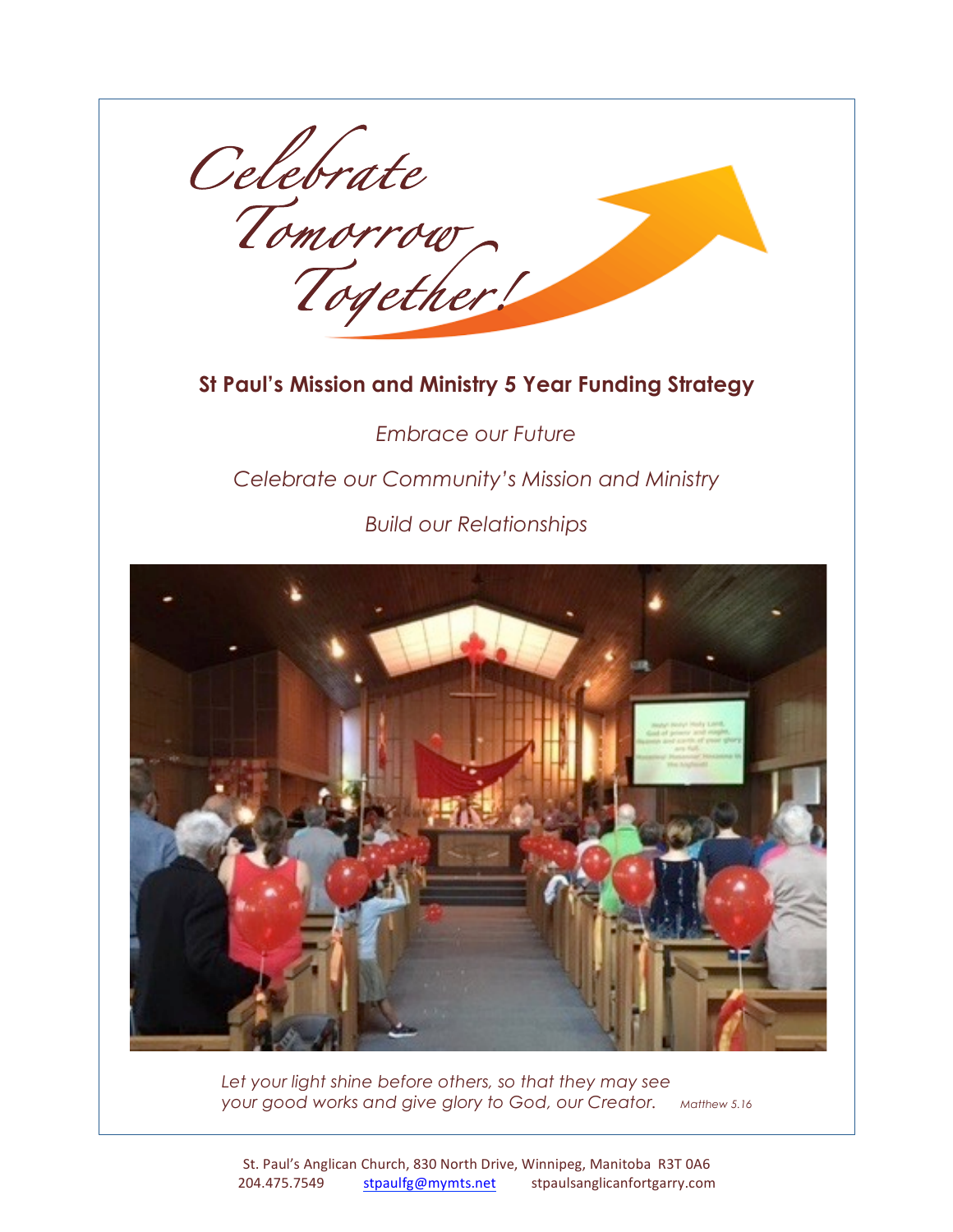### *From the Incumbent*

 $\hat{O}$ ne hundred years but who is counting? When the capital campaign began there were big *plans* to do work on the plant (the building) to bring it up to date. While the goal remains in place and strides are being made to make it more of a reality than a dream we have, like the rest of the world, been slowed down because of the Covid 19 pandemic restrictions. Notice *slowed, not stopped!*

The work, mission and ministry of the congregation continue even in these trying times. We *have* just had to learn how to do it all in a slightly different manner. What is impressive *about this is the continued work and dedication of the people of the congregation to rise to the challenges and to be able to continue to minister to the community at large. While we continue to make improvements to the building, we also commit ourselves to the ongoing work* of the community and the world where we are called to live out our witness.

faren

*Karen* Laldin



*Celebrate Tomorrow*

*Together! Do justice, love kindness, and walk humbly with your God. Micah 6.8*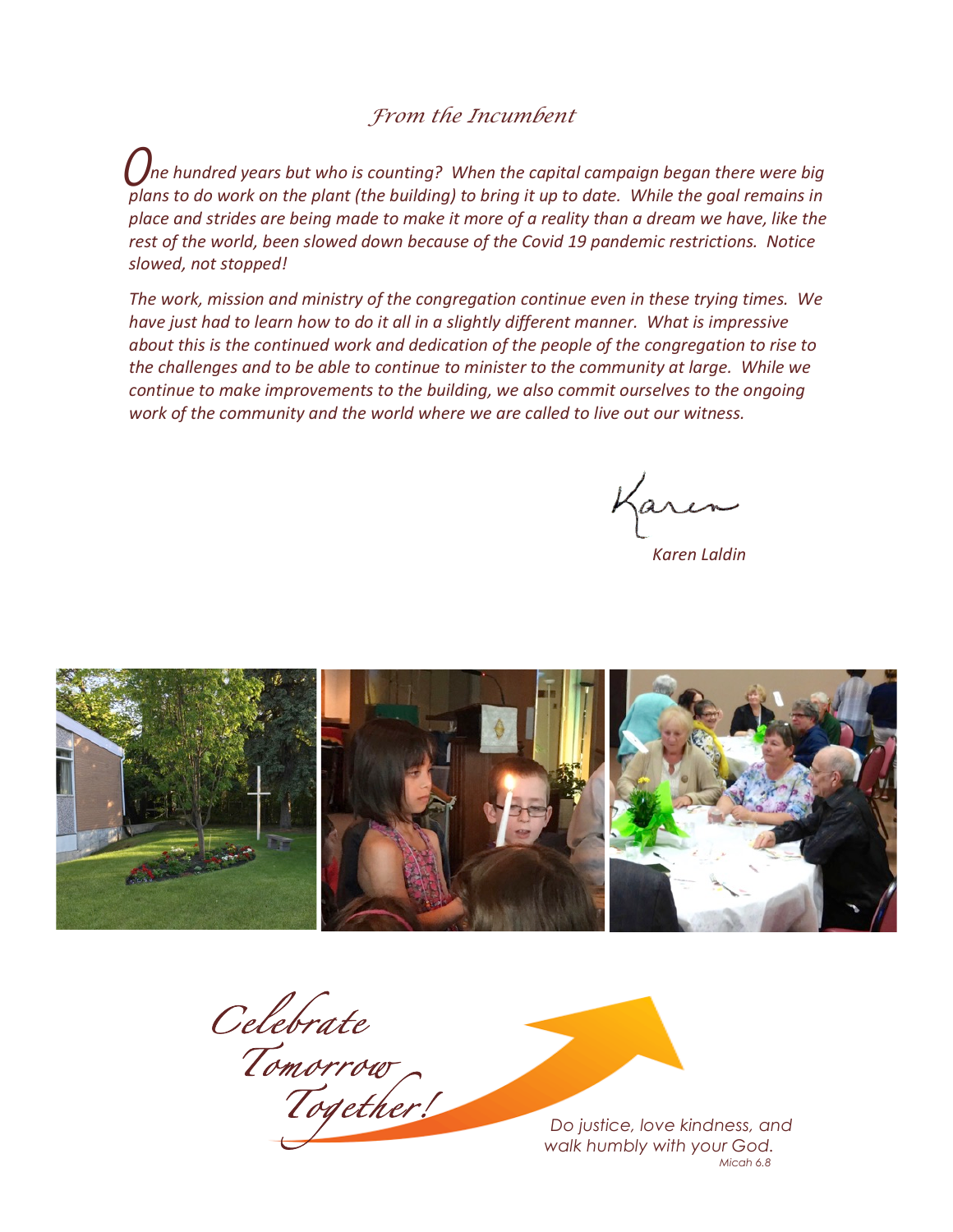### *Our 100 Year History*

In 1920 many of the residents surrounding the *Cabbage Patch* formed as a Protestant worshipping community. The worship was largely facilitated by the parish of St Alban's, Fort Rouge/Riverview. In 1921 that worshipping community *elected* to be formed and known as an Anglican Parish, erected their first Church building, and selected their first *rector*. Albeit brief, this history reflects a community that has proactively embraced its present and future life with vigour and gusto.

Preparations for our 100<sup>th</sup> anniversary are underway and will carry through 2020. This is a



perfect time to reflect upon the mission and ministry entrusted to St Paul's Fort Garry, and indeed, a time to move and shake into the future. In 2021 we will mark our 100<sup>th</sup> anniversary as the Anglican parish of St. Paul's.

#### *Our Plans for Tomorrow*

The wider community of Fort Garry has changed more rapidly in the last 20 years, than it has in the previous 80. First time family homeowners in Wildwood and Fort Garry have moved on, and it is now common to see *For Sale* signs on each street. Some homes are bought to completely rebuild from the ground up, and smaller bungalows are bought by singles and newly-weds as starter homes. There are lots of people in the Fort Garry area; yet, the social dynamic of our geographic community is not the same as we once knew.

St Paul's is a vital part of Fort Garry and the wider Winnipeg community. Our involvement and leadership in ministry and mission reaches out to hundreds of people throughout the year. The following is a list of some of the significant activities embraced by St. Paul's: 

- School Breakfast Club
- Community Ministries
- Seniors Visiting and Worship programs
- Worship and Meditation
- Prayer Shawl Ministry
- Grands 'n' More
- Community Emergency Ministry Fund
- Refugee Committees and support
- MS Society Yoga Classes
- Gentle Exercise Program
- Al-anon Group Support



*"Since 2005 St. Paul's knitters have provided 100's of prayer shawls to people around the world, averaging one per week."*

*"A free breakfast program supported by St. Paul's is meeting the needs of children at our neighbouring school."*